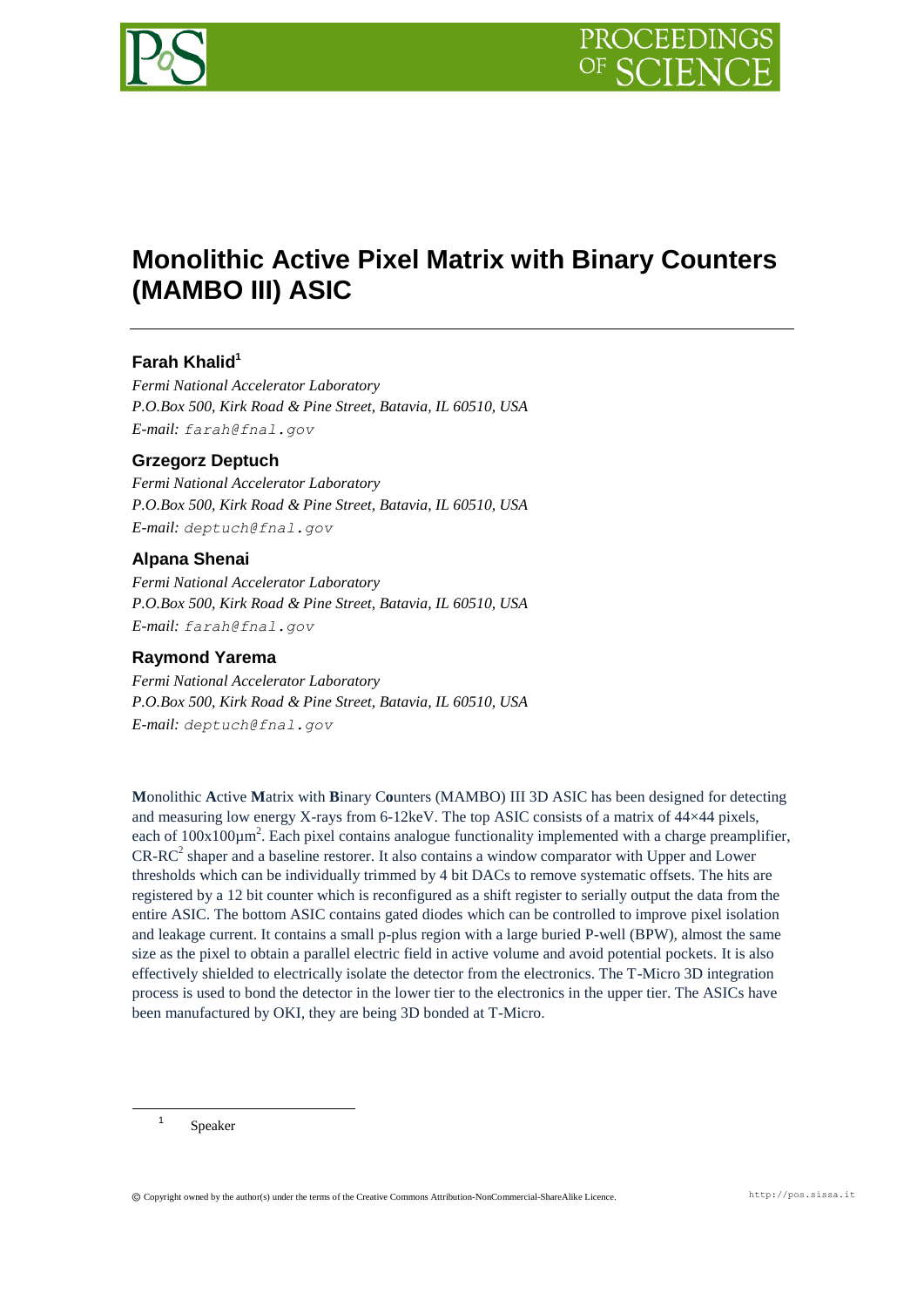

*19th International Workshop on Vertex Detectors - VERTEX 2010 Loch Lomond, Scotland, UK June 06 – 11 2010*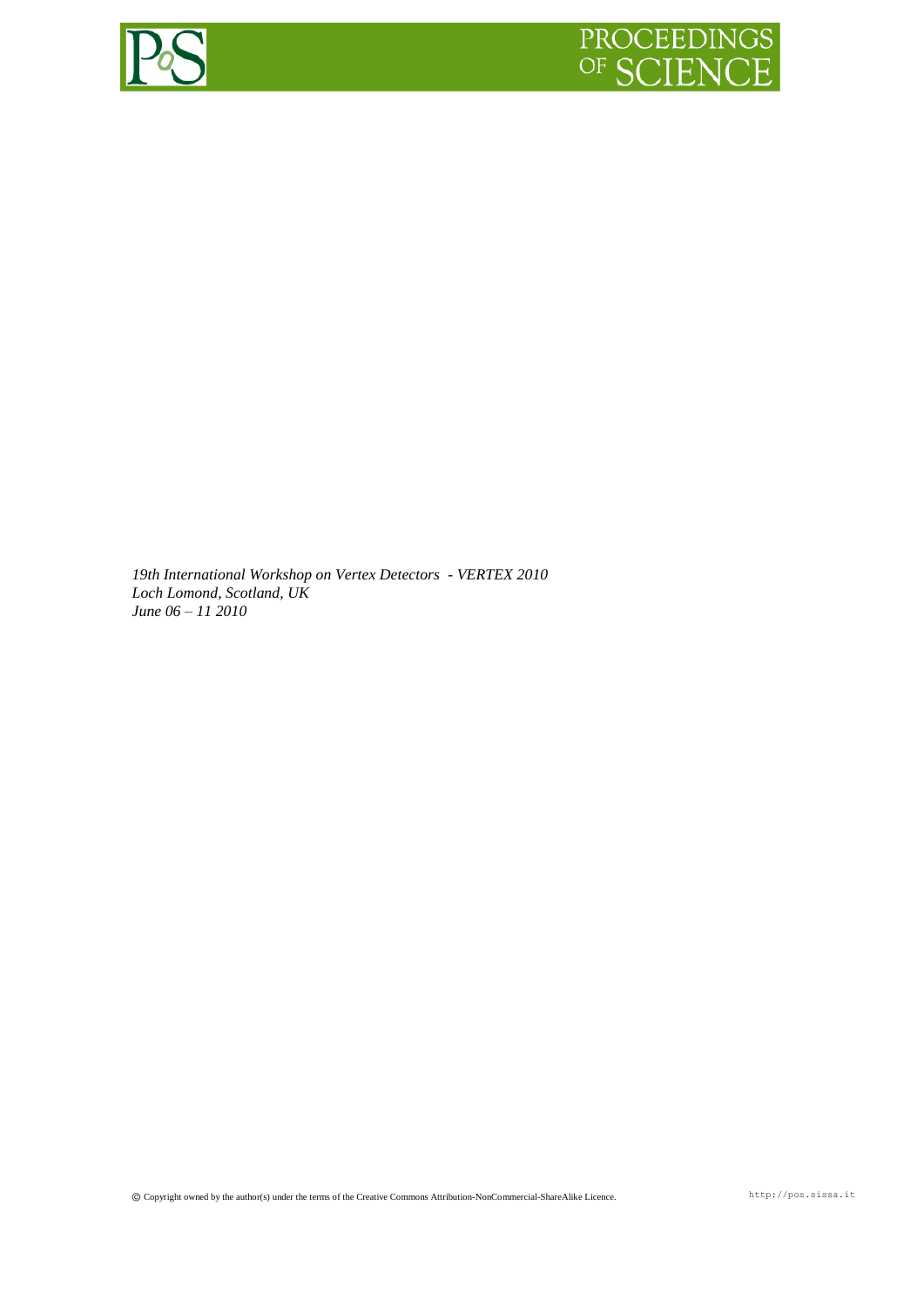## **1.Introduction**

Silicon on Insulator (SOI) technology allows detector and ASIC form factors that are indistinguishable from monolithic structures, like MAPS. In comparison to MAPS, a SOI detector may offer extended functionalities, but in order to achieve this goal, the standard SOI process must be enhanced, requiring features such as, through buried oxide (BOX) contacts and implantation of the handle wafer. Combining the detector with the signal processing electronics in each pixel is possible using the OKI SOI process available through the SOIPIX collaboration led by KEK. A fully depleted (FD) CMOS SOI 0.2 µm process is the base for this development. Multiple designs realized by the members of the SOIPIX collaboration on consecutive multiprojects-wafer (MPW) runs assessed detection properties, which has lead to maturing designs of SOI electronics but highlighted some undesirable effects of intra-structure couplings and charge collection anomalies. Fermilab has pursued designs of pixel detectors with complete in-pixel processing chain for imaging and some tests structures to explore the properties of the available process. The detailed tests led to the conclusion that the process has problems related to direct capacitive coupling between the detector and electronics.

#### **2. ASIC top level**

The Monolithic Active Matrix with Binary Counters (MAMBO) ASIC has been designed for detecting and measuring low energy X-Rays from  $6k$ eV – 12keV for applications such as autoradiography and fluorescence X-Ray spectroscopy. The MAMBO prototypes submitted in 2006 and 2008 allowed assessment of the correct functionality of the processing electronics and detection of signals originating from conversions of low-energy X-rays in the bulk. The new MAMBO III prototype was designed using advanced features of the SOI technology and targeting exploration of the  $Au/In + adhesive$  underfill 3D bonding process offered by T-Micro (formerly ZyCube). The device was divided into two tiers, the top tier, comprising the electronics and the bottom tier, consisting of an array of detector diodes.

The MAMBO III top ASIC is 5mm x 5mm in dimension, it contains a matrix of  $44\times44$ pixels, each  $100x100\mu m^2$  in size.

## **3. In-Pixel Electronics**

Each pixel contains analogue functionality accomplished by a charge preamplifier, CR- $RC<sup>2</sup>$  shaper and a baseline restorer.

The preamplifier and shaper both use a regulated cascode design to achieve a high open loop gain. Cascoding is particularly important in deep submicron processes because of channel conductances, gds, being typically higher than for older processes. The resultant low dynamic resistance, below 1MΩ, does not allow for high voltage gain. The preamplifier uses a 5fF feedback capacitance and an active transistor feedback resistance of 28MΩ. The transconductance gm of the input transistor is equal to 6.5µS. A test capacitance of 1.7fF is connected at the input of the preamplifier for analog calibration independently of the detector signal.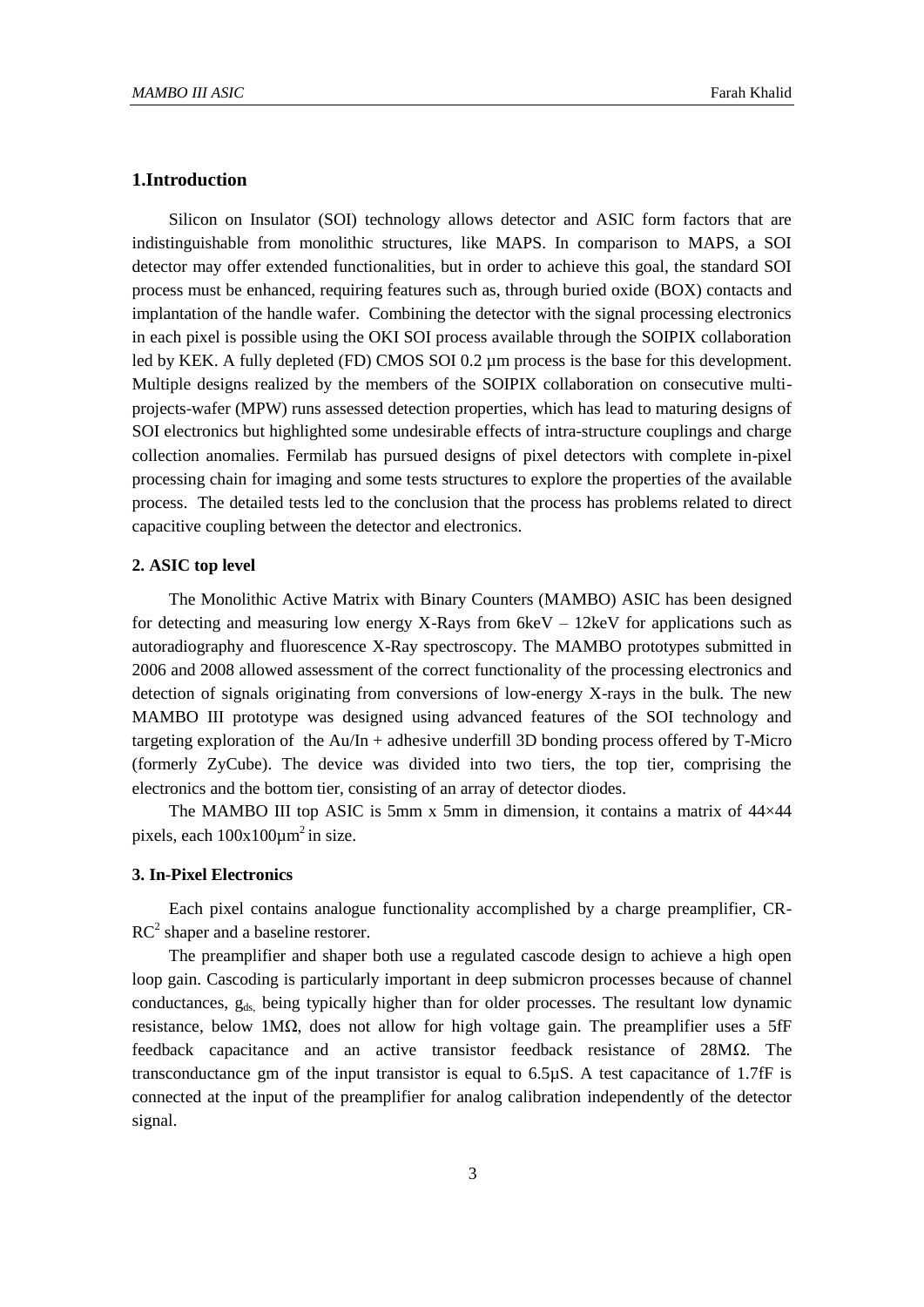The pixel also contains a window comparator with upper and lower thresholds which can be individually trimmed by 4 bit current steering DACs to remove systematic offsets. The window comparator consists of two hysteresis comparators and double discriminator logic (DDL). If the output of the shaper is within the upper and lower threshold it is counted as a hit, all other signals are discarded. The hits are registered by a 12 bit counter which is reconfigured as a shift register to serially output the data from the entire ASIC. The pixel contains an analogue and a digital buffer which can be enabled for single pixel tests. It also contains a configuration register, which controls various testing modes and can be used to disable the pixel. The pixel block diagram is shown in Figure 1; the pixel layout is shown in Figure 2.



*Figure 1. Pixel Block diagram*

MAMBO 3 is a prototype ASIC, the layout of the pixel has not been optimised for smallest area. The goal of the ASIC is to perform pixel by pixel analysis of both analogue and digital functionality to gain independent performance statistics. 25% of the pixel is occupied by test buffers. The design also uses a binary ripple counter rather than a pseudo random counter to avoid complex analysis of the output data during tests. The switches used for reconfiguring the counter to the shift register mode further increase the area of the pixel. Differential flipflops are used for both counter and configuration registers to reduce noise coupling between the closely placed analogue and digital sections, which again results in a larger area. The transistor count per pixel is approximately 1000. In the final ASIC once the electronics has been completely characterised for the OKI 0.2µm SOI process, the area of the pixel can be reduced atleast by a factor of 3 to 4 by eliminating the test buffers and using a pseudo random shiftregister.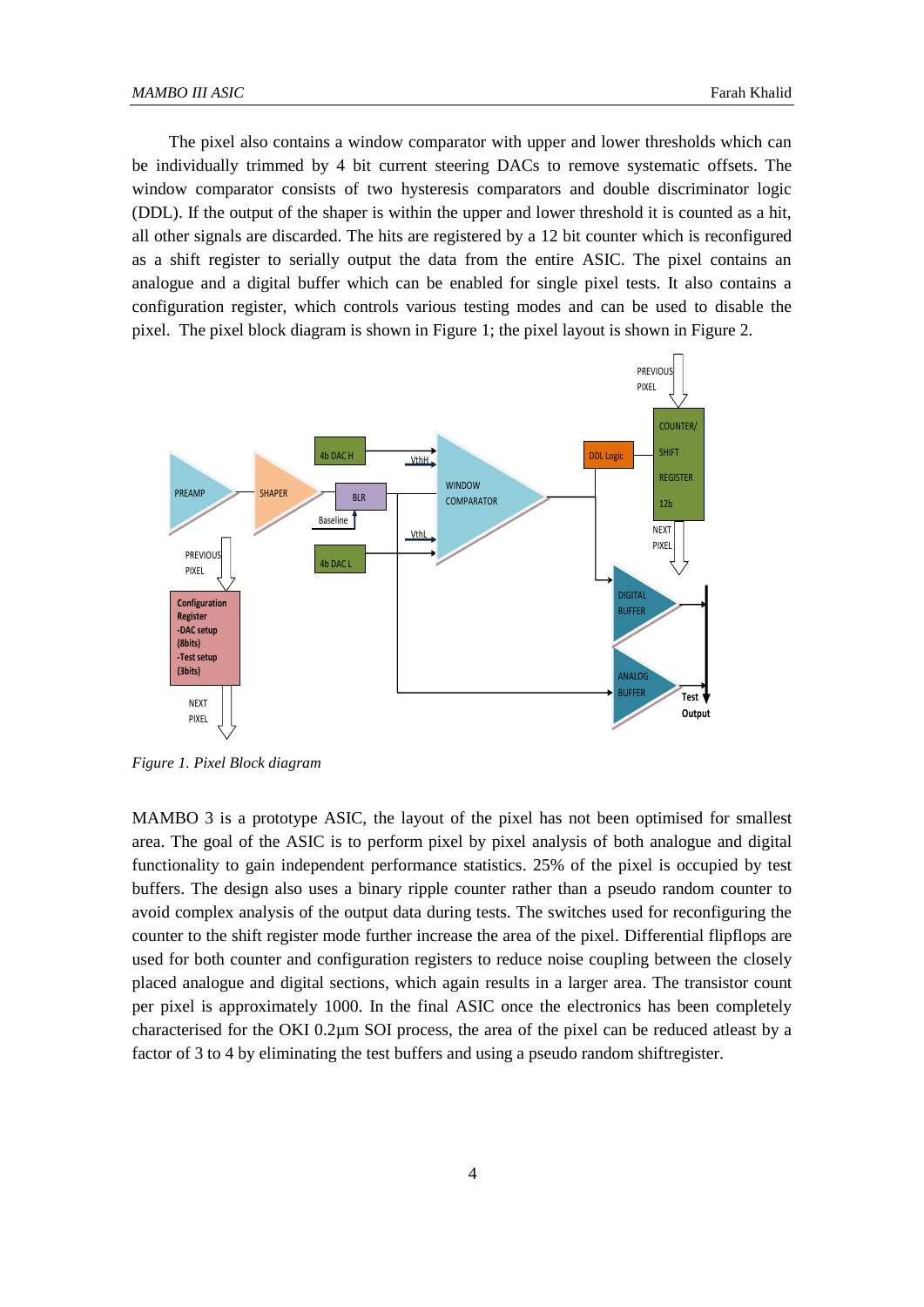

#### *Figure 2. Pixel Layout*

The MAMBO III bottom ASIC contains gated diodes which can be controlled to improve performance such as leakage current. The dimensions and pixel matrix size and number of cells matches the top ASIC. Each pixel contains a small p-plus region with a large buried P-well (BPW), almost the same size as the pixel to obtain a parallel electric field in active volume and avoid any potential pockets that may alter charge transport. The diode is covered with metal1, by controlling the voltage of the metal1 layer the performance of the diode such as inter-pixel separation and leakage current can be controlled. The layout of the pixel is shown in Figure 3.



*Figure 3. Bottom pixel layout*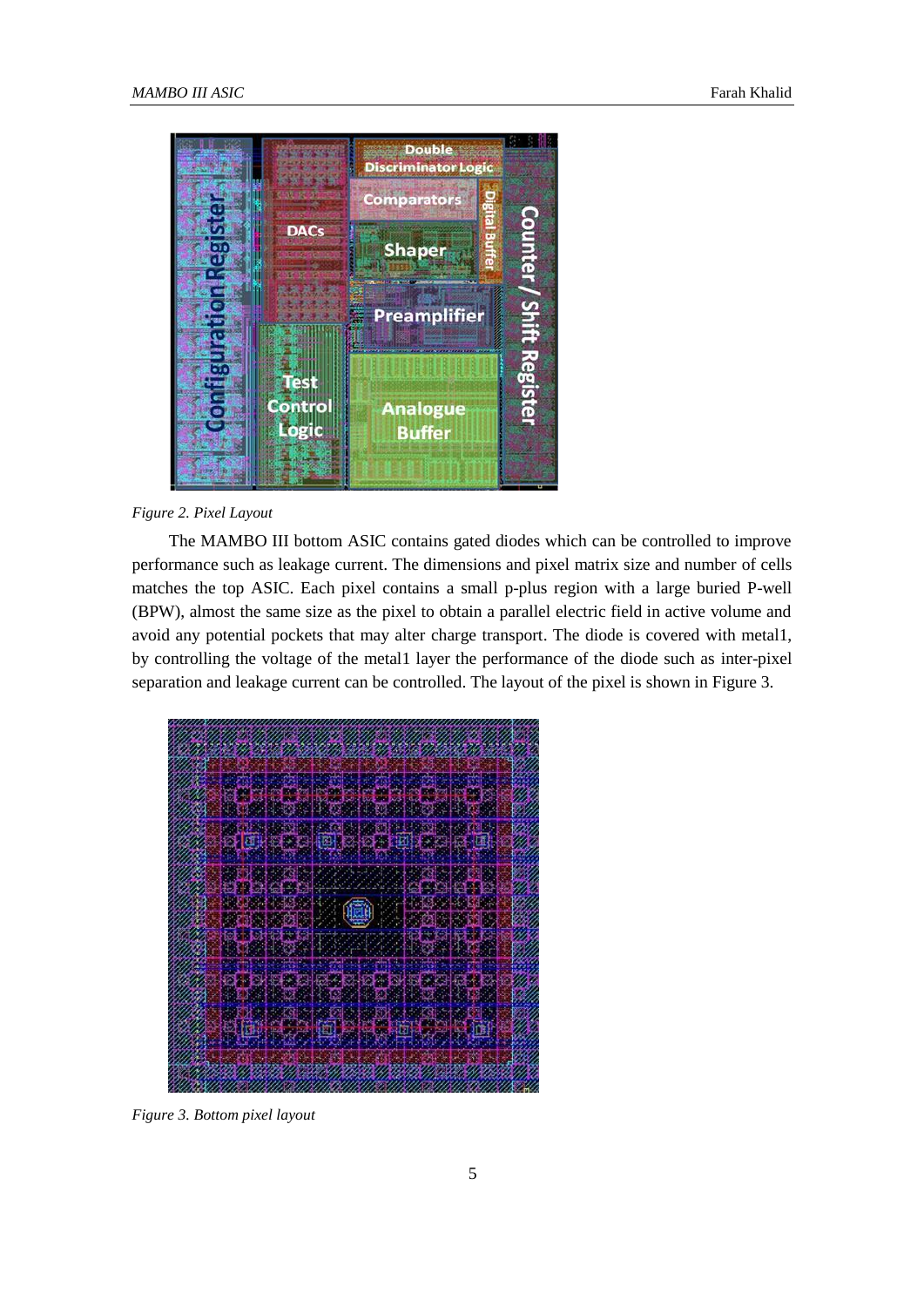Implants are connected to the pads on the surface of the chip using through-BOX contacts. The detector is also effectively shielded, using available process metals, to electrically isolate the detector from the electronics. The pixel matrix is surrounded by four guard-rings. Three Inner P type guard rings and one outer N type guard ring. The guard rings stabilize the electric fields outside the pixel matrix in the periphery of the ASIC, which helps to reduce edge leakage currents. The rings are connected to pads on the top ASIC through 3D bump bond connections.

#### **4. Simulation**

The Figure 4 shows the simulation output of the various blocks in the pixel. The simulations are performed for an input change of 2000h+. Analogue simulation results are summarized in Table1. The sensitivity at the output of the shaper is 100mV for every 1000h+ at the input. The response saturated for larger charge signals.



*Figure 4. Simulation results*

| <b>Input Range</b>          | From $500h+$ to $4,000h+$ for positive polarity   |
|-----------------------------|---------------------------------------------------|
|                             | detector p-on-n                                   |
| Sensitivity                 | $100mV/1000h+$ for small signals                  |
| <b>Shaping Time</b>         | 200ns                                             |
| Leakage current tolerance   | Up to 200pA (realistic values are expected not to |
|                             | exceed single pA)                                 |
| <b>Noise</b>                | $ENC \sim 80$ e-                                  |
| Power dissipation per pixel | $2.7 \mu W$                                       |

*Table 1 MAMBO 3 Simulation Results*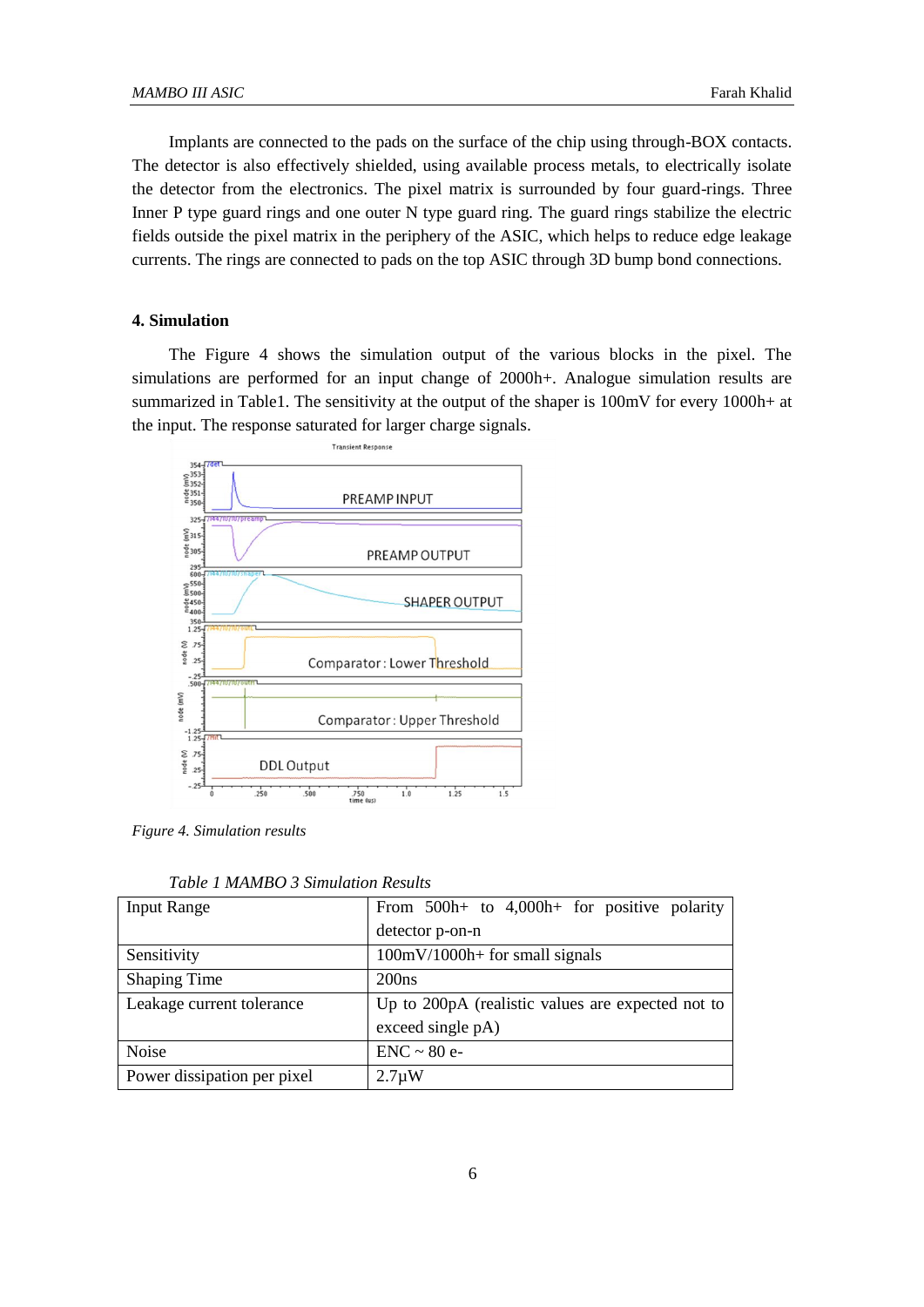## **5. 3D Integration**

The T-Micro 3D integration process is used to bond the detector in the lower tier to the electronics in the upper tier. This separates the functions of charge generation and charge processing to two SOI layers, thus, eliminating the direct coupling paths. Each pixel has 11 connections, one diode connection from the bottom pixel to the preamplifier in the top pixel. The 10 dummy connections are added to increase the bonding density to satisfy process requirements for better yield. The conceptual diagram of the 3D connection between the two pixels is shown in Figure 5. Each 3D microbump is 2µm x2µm in size; each pixel has a microbump density of 0.4%. The 3D bonding process requires mechanical rigidity which is enhanced by using more contacts between the two ASICs.

The bottom ASIC does not have any pads. All connections are made using the micro bump bonds to the top ASIC.



*Figure 5. Conceptual diagram of the 3D bonded pixel*

The top ASIC is back thinned. The silicon handle part is removed and through-BOX contacts, inserted at the fabrication of the wafer, are exposed. By depositing and patterning metal on the back, all the pads are available on the surface. The through BOX contacts provide electrical connections to the post-processed pads on the surface as shown in Figure 6. After the handle part of the wafer is removed the transistors and sensitive nodes are exposed to electrical couplings through a buried oxide (BOX) layer of 200nm from external environment. Hence the back metal is used as a shield to protect the transistors, as shown in Figure 6 and Figure 7.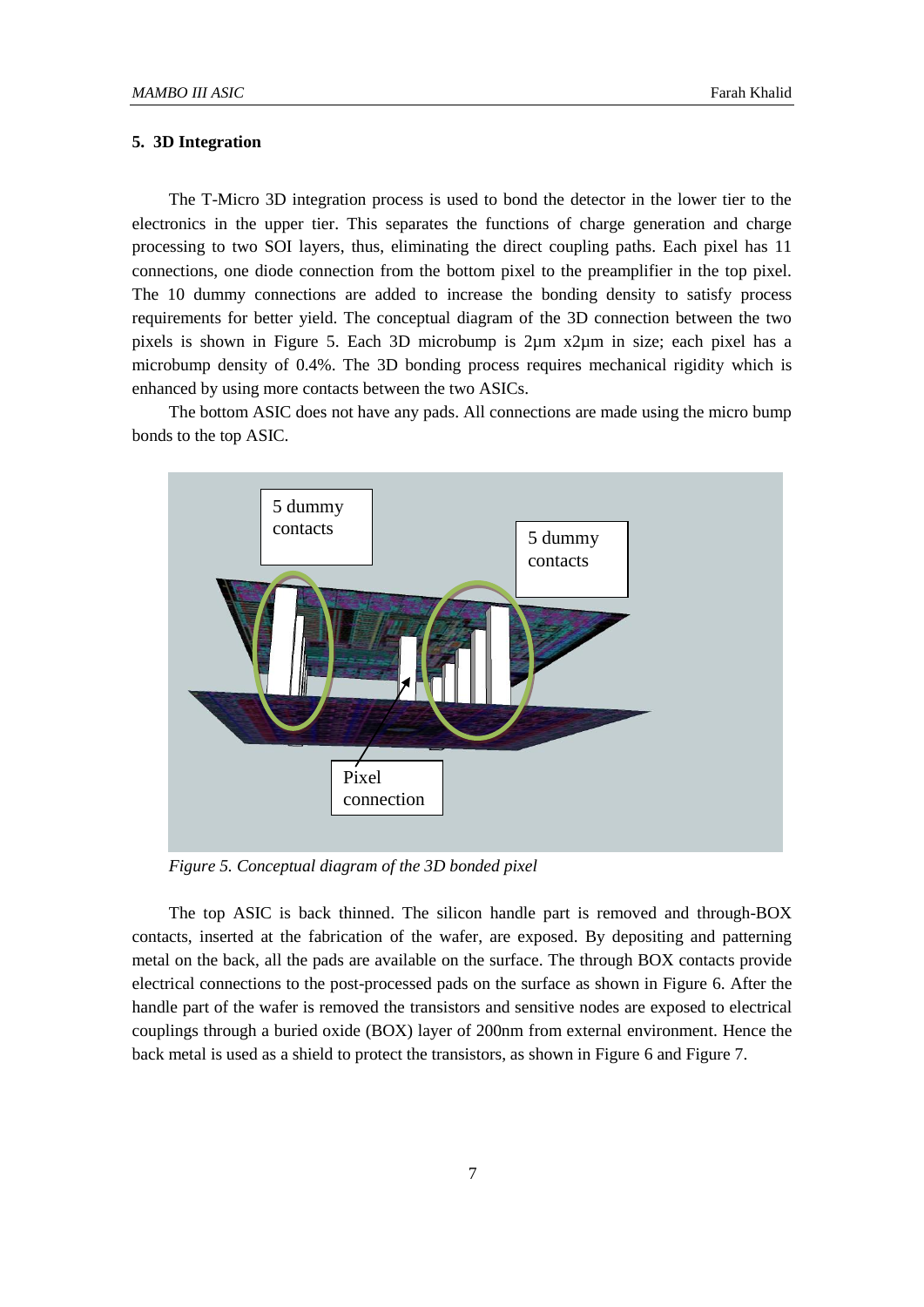

*Figure 6. Cross sectional view of 3D bonded ASICs*



*Figure 7. Shielding per pixel using back metal*

#### **6. Conclusions**

The exploration of the T-Micro bonding that became available on the last run was seized as a very attractive opportunity to complete the portfolio of the explored 3D bonding processes at Fermilab in the focus of the 3D-IC development. OKI has completed the manufacture of the 2D ASICs, the 3D assembly is currently being undertaken by T-Micro, processing is expected to be completed by mid-October. The 2D ASICs cannot be tested as the PAD opening is on the back metal which is deposited after the 3D assembly.

Introduction of nested wells (BPW and BNW) has recently been agreed, thus efficient shielding of the detector and electronics will become available on the process. BPW (Buried P-Well) is the charge collecting electrode, is placed underneath an BNW (Buried N-well) layer which is connected to AC-ground. The nested well structure effectively screens capacitive coupling between the diode and the electronics and will also create a homogenous electric field through the entire detector volume. The minimum detectable charge of the pixel is related to the